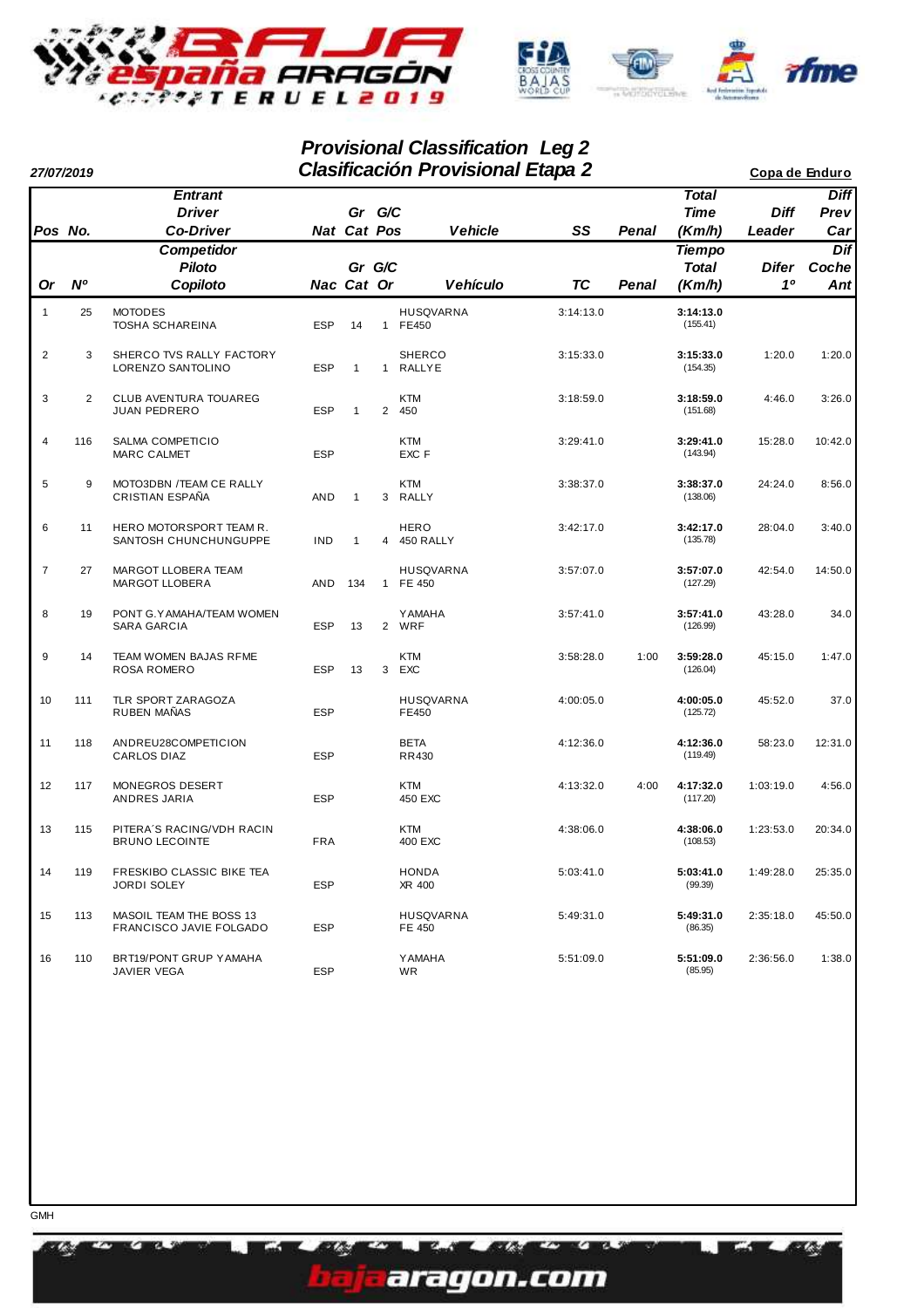

# **Provisional Classification Leg 2**

| 27/07/2019 |           |                                                        |            |                      | Copa de Trail         |                        |           |       |                           |             |                             |
|------------|-----------|--------------------------------------------------------|------------|----------------------|-----------------------|------------------------|-----------|-------|---------------------------|-------------|-----------------------------|
|            |           | <b>Entrant</b><br><b>Driver</b>                        |            | Gr                   | G/C                   |                        |           |       | <b>Total</b><br>Time      | <b>Diff</b> | <b>Diff</b><br><b>Previ</b> |
|            | Pos No.   | <b>Co-Driver</b>                                       |            | <b>Nat Cat Pos</b>   |                       | Vehicle                | SS        | Penal | (Km/h)                    | Leader      | Car <sub>l</sub>            |
| <b>Or</b>  | <b>N°</b> | <b>Competidor</b><br><b>Piloto</b><br>Copiloto         |            | Gr G/C<br>Nac Cat Or |                       | <b>Vehículo</b>        | ТC        | Penal | Tiempo<br>Total<br>(Km/h) | Difer<br>10 | Dif<br>Coche<br>Antl        |
|            | 145       | TOP HIBRID AVENTURE TOUAR<br><b>FERNANDO DOMINGUEZ</b> | <b>ESP</b> |                      | <b>KTM</b><br>EXC 525 |                        | 3:58:56.0 |       | 3:58:56.0<br>(126.32)     |             |                             |
| 2          | 141       | LA CASINERA/ BRT19<br><b>FRANCISCO JAVIE VEGA</b>      | <b>ESP</b> |                      | <b>KTM</b><br>EXC 500 |                        | 4:01:02.0 |       | 4:01:02.0<br>(125.22)     | 2:06.0      | 2:06.0                      |
| 3          | 140       | <b>DUBON RACING/BRT19</b><br><b>OCTAVIO BERTOLIN</b>   | <b>ESP</b> |                      | <b>KTM</b>            | <b>KTM 530 EXC</b>     | 4:01:42.0 |       | 4:01:42.0<br>(124.88)     | 2:46.0      | 40.0                        |
| 4          | 144       | <b>CLUB AVENTURA TOUAREG</b><br>MANUEL JIMENEZ         | <b>ESP</b> |                      | FED                   | <b>HUSQVARNA</b>       | 4:03:34.0 |       | 4:03:34.0<br>(123.92)     | 4:38.0      | 1:52.0                      |
| 5          | 143       | <b>GRUPO JJCHORRO KTM</b><br><b>DAVID CHORRO</b>       | <b>ESP</b> |                      | <b>KTM</b>            | <b>ADVENTURE R 790</b> | 4:20:43.0 |       | 4:20:43.0<br>(115.77)     | 21:47.0     | 17:09.0                     |

æ.

**R**ood

EZ.

WA.

aragon.com

r m

٣n **PL-3**  an.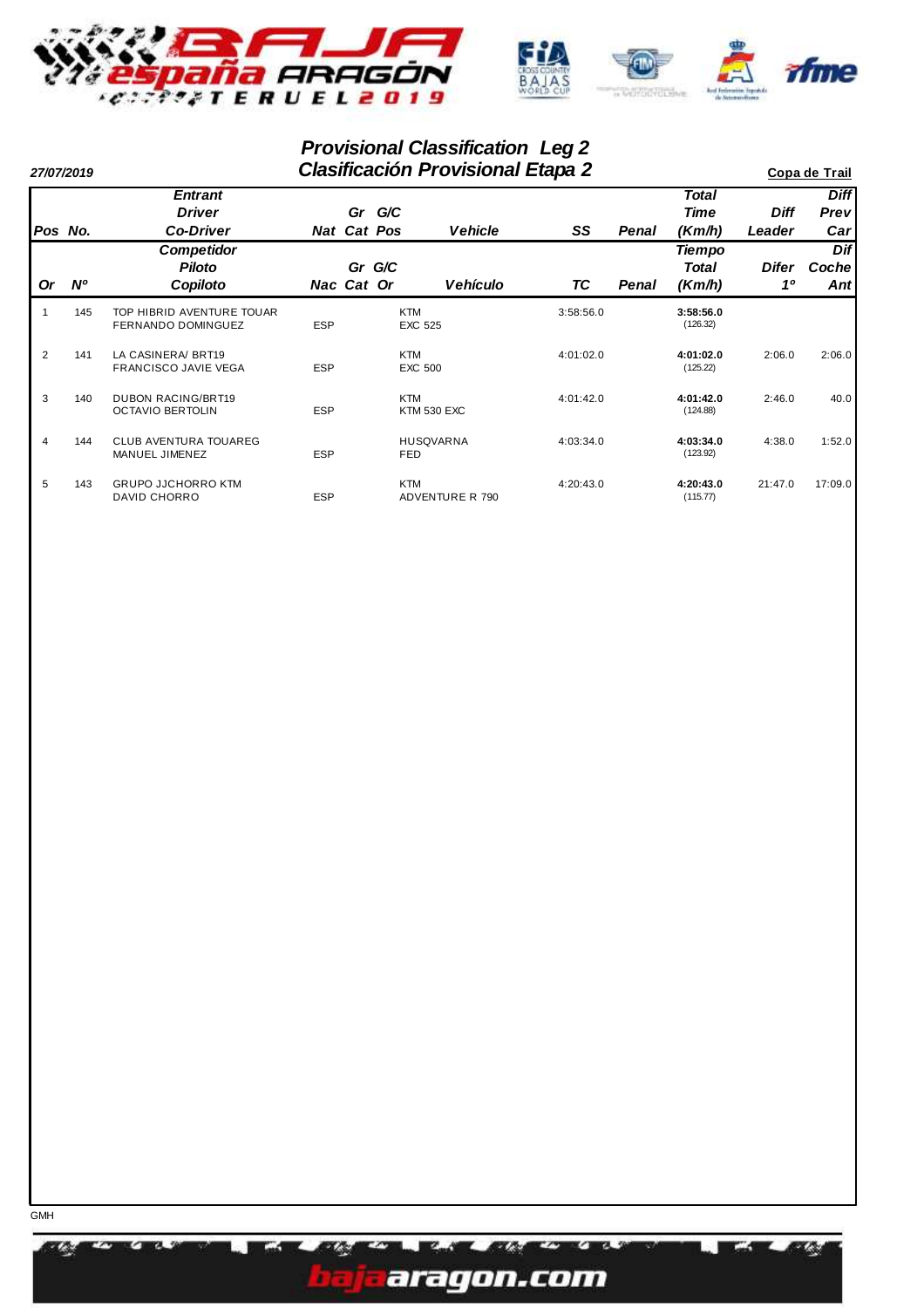

# **Provisional Classification Leg 2**

| 27/07/2019 |           |                                              |            | Copa de Feminas    |              |                            |           |              |                       |             |              |
|------------|-----------|----------------------------------------------|------------|--------------------|--------------|----------------------------|-----------|--------------|-----------------------|-------------|--------------|
|            |           | <b>Entrant</b>                               |            |                    |              |                            |           |              | <b>Total</b>          |             | <b>Diff</b>  |
|            |           | <b>Driver</b>                                |            | Gr G/C             |              |                            |           |              | Time                  | <b>Diff</b> | <b>Previ</b> |
| IPos No.   |           | <b>Co-Driver</b>                             |            | <b>Nat Cat Pos</b> |              | <b>Vehicle</b>             | SS        | Penal        | (Km/h)                | Leader      | Car          |
|            |           | <b>Competidor</b>                            |            |                    |              |                            |           |              | <b>Tiempo</b>         |             | <b>Dif</b>   |
|            |           | <b>Piloto</b>                                |            | Gr G/C             |              |                            |           |              | Total                 | Difer       | Cochel       |
| 0r         | <b>N°</b> | Copiloto                                     |            | Nac Cat Or         |              | <b>Vehículo</b>            | ТC        | <b>Penal</b> | (Km/h)                | 10          | Antl         |
|            | 27        | MARGOT LLOBERA TEAM<br><b>MARGOT LLOBERA</b> | AND        | 134                |              | <b>HUSQVARNA</b><br>FE 450 | 3:57:07.0 |              | 3:57:07.0<br>(127.29) |             |              |
| 2          | 19        | PONT G. YAMAHA/TEAM WOMEN<br>SARA GARCIA     | <b>ESP</b> | 13                 | $\mathbf{2}$ | Y AMAHA<br>WRF             | 3:57:41.0 |              | 3:57:41.0<br>(126.99) | 34.0        | 34.0         |
| 3          | 14        | TEAM WOMEN BAJAS RFME<br><b>ROSA ROMERO</b>  | <b>ESP</b> | 13                 | 3            | <b>KTM</b><br><b>EXC</b>   | 3:58:28.0 | 1:00         | 3:59:28.0<br>(126.04) | 2:21.0      | 1:47.0       |

æ.



**12. 9** 

Z.

**BOS** 

E ZV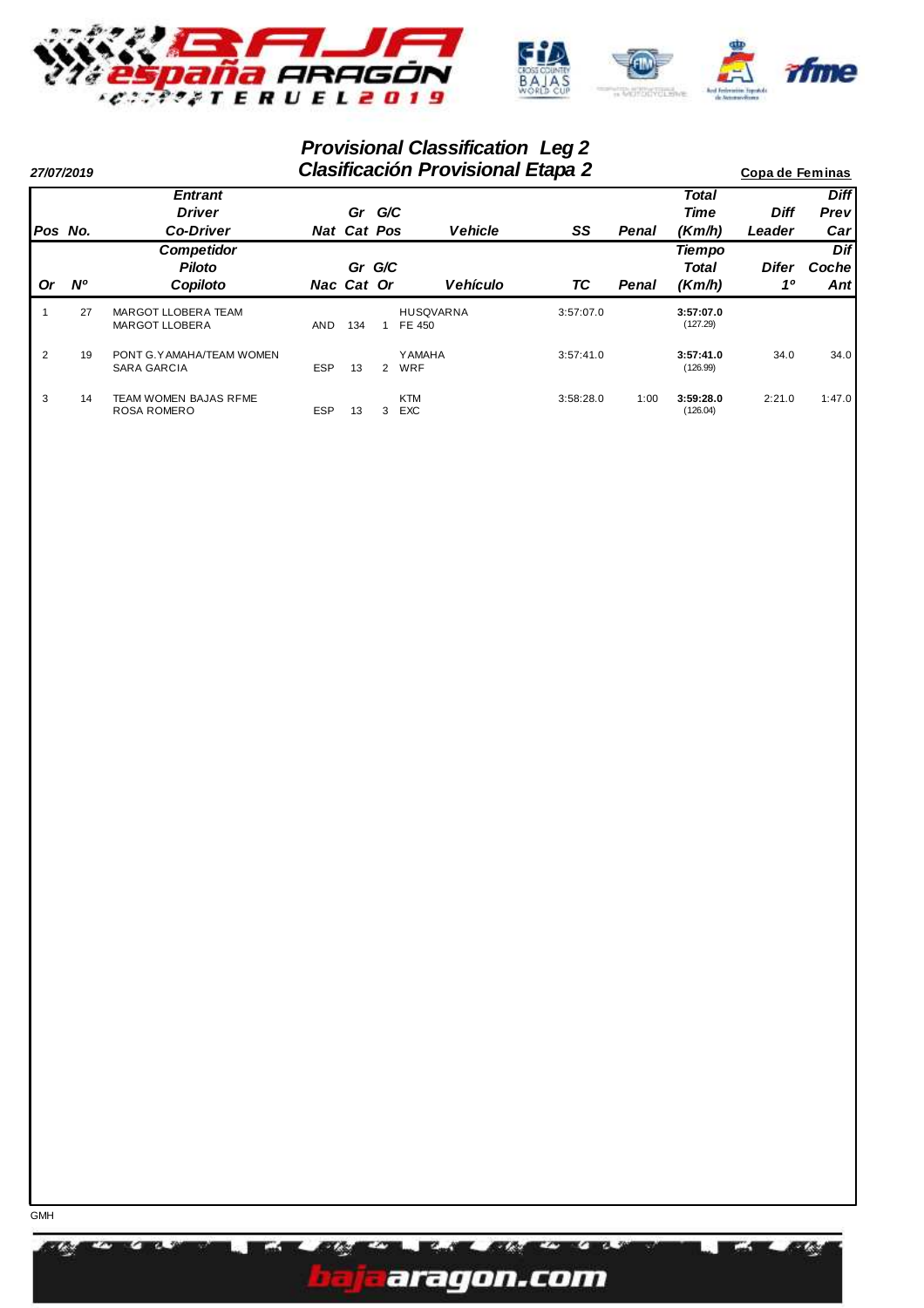

#### **Provisional Classification**

**27/07/2019 Copa de Enduro Clasificación Provisional** *-SCRATCH-*

| Pos No.        |                | <b>Entrant</b><br><b>Driver</b><br><b>Co-Driver</b> |            | <b>Nat Cat Pos</b> | Gr G/C         | <b>Vehicle</b>              | SS         | Penal | <b>Total</b><br><b>Time</b><br>(Km/h)   | Diff<br>Leader | <b>Diff</b><br>Prev<br>Car |
|----------------|----------------|-----------------------------------------------------|------------|--------------------|----------------|-----------------------------|------------|-------|-----------------------------------------|----------------|----------------------------|
| Or             | <b>N°</b>      | Competidor<br><b>Piloto</b><br>Copiloto             |            | Nac Cat Or         | Gr G/C         | <b>Vehículo</b>             | <b>TC</b>  | Penal | <b>Tiempo</b><br><b>Total</b><br>(Km/h) | Difer<br>10    | Dif<br>Coche<br>Ant        |
| $\mathbf{1}$   | 25             | <b>MOTODES</b><br><b>TOSHA SCHAREINA</b>            | <b>ESP</b> | 14                 | $\mathbf{1}$   | <b>HUSQVARNA</b><br>FE450   | 6:34:00.0  |       | 6:34:00.0<br>(76.61)                    |                |                            |
| $\overline{2}$ | $\overline{c}$ | CLUB AVENTURA TOUAREG<br><b>JUAN PEDRERO</b>        | <b>ESP</b> | $\mathbf{1}$       | $\mathbf{1}$   | <b>KTM</b><br>450           | 6:37:39.0  |       | 6:37:39.0<br>(75.90)                    | 3:39.0         | 3:39.0                     |
| 3              | 3              | SHERCO TVS RALLY FACTORY<br>LORENZO SANTOLINO       | <b>ESP</b> | $\mathbf{1}$       | $\overline{2}$ | <b>SHERCO</b><br>RALLYE     | 6:44:57.0  |       | 6:44:57.0<br>(74.53)                    | 10:57.0        | 7:18.0                     |
| $\overline{4}$ | 9              | MOTO3DBN /TEAM CE RALLY<br>CRISTIAN ESPAÑA          | AND        | $\mathbf{1}$       | 3              | <b>KTM</b><br>RALLY         | 7:07:40.0  |       | 7:07:40.0<br>(70.57)                    | 33:40.0        | 22:43.0                    |
| 5              | 116            | <b>SALMA COMPETICIO</b><br><b>MARC CALMET</b>       | <b>ESP</b> |                    |                | <b>KTM</b><br>EXC F         | 7:12:08.0  |       | 7:12:08.0<br>(69.85)                    | 38:08.0        | 4:28.0                     |
| 6              | 11             | HERO MOTORSPORT TEAM R.<br>SANTOSH CHUNCHUNGUPPE    | <b>IND</b> | 1                  | 4              | <b>HERO</b><br>450 RALLY    | 7:22:56.0  |       | 7:22:56.0<br>(68.14)                    | 48:56.0        | 10:48.0                    |
| $\overline{7}$ | 111            | TLR SPORT ZARAGOZA<br><b>RUBEN MAÑAS</b>            | <b>ESP</b> |                    |                | <b>HUSQVARNA</b><br>FE450   | 7:54:52.0  |       | 7:54:52.0<br>(63.56)                    | 1:20:52.0      | 31:56.0                    |
| 8              | 14             | TEAM WOMEN BAJAS RFME<br><b>ROSA ROMERO</b>         | <b>ESP</b> | 13                 | $\mathbf{1}$   | <b>KTM</b><br>EXC           | 8:00:30.0  | 1:00  | 8:01:30.0<br>(62.68)                    | 1:27:30.0      | 6:38.0                     |
| 9              | 118            | ANDREU28COMPETICION<br><b>CARLOS DIAZ</b>           | <b>ESP</b> |                    |                | <b>BETA</b><br><b>RR430</b> | 8:14:28.0  |       | 8:14:28.0<br>(61.04)                    | 1:40:28.0      | 12:58.0                    |
| 10             | 19             | PONT G.YAMAHA/TEAM WOMEN<br>SARA GARCIA             | <b>ESP</b> | 13                 | $\overline{2}$ | <b>YAMAHA</b><br>WRF        | 8:19:12.0  |       | 8:19:12.0<br>(60.46)                    | 1:45:12.0      | 4:44.0                     |
| 11             | 27             | MARGOT LLOBERA TEAM<br><b>MARGOT LLOBERA</b>        | AND        | 134                | 3              | <b>HUSQVARNA</b><br>FE 450  | 8:21:13.0  |       | 8:21:13.0<br>(60.22)                    | 1:47:13.0      | 2:01.0                     |
| 12             | 117            | MONEGROS DESERT<br>ANDRES JARIA                     | <b>ESP</b> |                    |                | <b>KTM</b><br>450 EXC       | 8:23:51.0  | 4:00  | 8:27:51.0<br>(59.43)                    | 1:53:51.0      | 6:38.0                     |
| 13             | 115            | PITERA'S RACING/VDH RACIN<br><b>BRUNO LECOINTE</b>  | <b>FRA</b> |                    |                | <b>KTM</b><br>400 EXC       | 9:10:57.0  | 3:00  | 9:13:57.0<br>(54.49)                    | 2:39:57.0      | 46:06.0                    |
| 14             | 110            | BRT19/PONT GRUP YAMAHA<br>JAVIER VEGA               | <b>ESP</b> |                    |                | <b>YAMAHA</b><br><b>WR</b>  | 9:43:07.0  | 1:00  | 9:44:07.0<br>(51.67)                    | 3:10:07.0      | 30:10.0                    |
| 15             | 113            | MASOIL TEAM THE BOSS 13<br>FRANCISCO JAVIE FOLGADO  | <b>ESP</b> |                    |                | <b>HUSQVARNA</b><br>FE 450  | 11:49:18.0 |       | 11:49:18.0<br>(42.55)                   |                | 5:15:18.0 2:05:11.0        |
| 16             | 119            | FRESKIBO CLASSIC BIKE TEA<br><b>JORDI SOLEY</b>     | <b>ESP</b> |                    |                | <b>HONDA</b><br>XR 400      | 12:09:41.0 |       | 12:09:41.0<br>(41.36)                   | 5:35:41.0      | 20:23.0                    |

A las horas del dia 27 de Julio de 2018 El Director de Carerra / The Clerk of the Course Marc Queraltó

Z.

min

aragon.com

78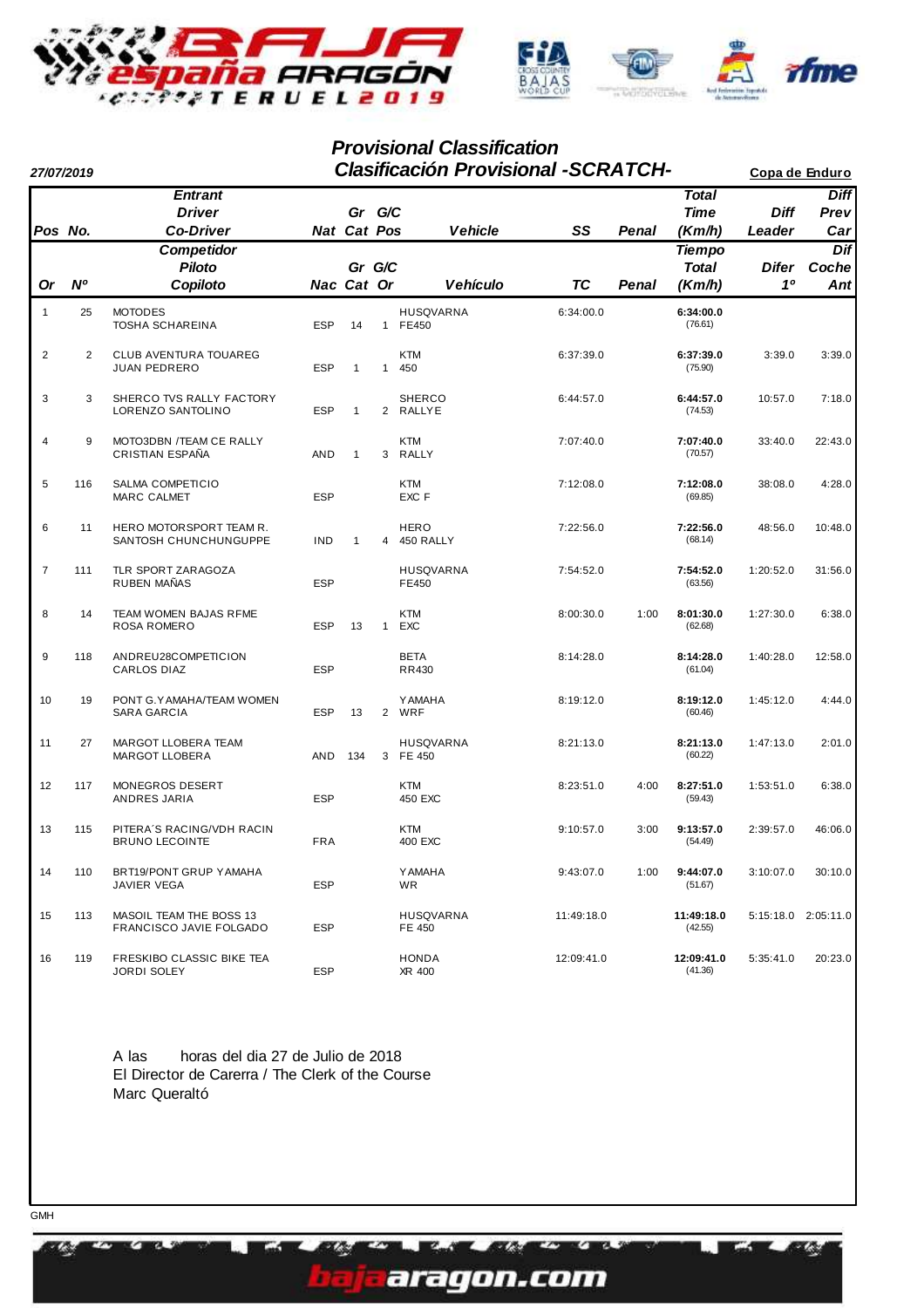

#### **Provisional Classification**

| 27/07/2019 |           |                                                      | <b>Clasificación Provisional -SCRATCH-</b> | Copa de Trail      |                              |                        |            |       |                                  |                         |                      |
|------------|-----------|------------------------------------------------------|--------------------------------------------|--------------------|------------------------------|------------------------|------------|-------|----------------------------------|-------------------------|----------------------|
|            |           | <b>Entrant</b><br><b>Driver</b>                      |                                            |                    | Gr G/C                       |                        |            |       | <b>Total</b><br>Time             | <b>Diff</b>             | <b>Diff</b><br>Prev  |
| Pos No.    |           | <b>Co-Driver</b>                                     |                                            | <b>Nat Cat Pos</b> |                              | <b>Vehicle</b>         | SS         | Penal | (Km/h)                           | Leader                  | Car                  |
| <b>Or</b>  | <b>N°</b> | <b>Competidor</b><br><b>Piloto</b><br>Copiloto       |                                            | Nac Cat Or         | Gr G/C                       | <b>Vehículo</b>        | ТC         | Penal | <b>Tiempo</b><br>Total<br>(Km/h) | Difer<br>1 <sup>0</sup> | Dif<br>Coche<br>Antl |
|            | 141       | LA CASINERA/ BRT19<br><b>FRANCISCO JAVIE VEGA</b>    | <b>ESP</b>                                 |                    | <b>KTM</b><br><b>EXC 500</b> |                        | 8:15:25.0  |       | 8:15:25.0<br>(60.92)             |                         |                      |
| 2          | 144       | <b>CLUB AVENTURA TOUAREG</b><br>MANUEL JIMENEZ       | <b>ESP</b>                                 |                    | <b>FED</b>                   | <b>HUSQVARNA</b>       | 8:20:56.0  | 1:00  | 8:21:56.0<br>(60.13)             | 6:31.0                  | 6:31.0               |
| 3          | 140       | <b>DUBON RACING/BRT19</b><br><b>OCTAVIO BERTOLIN</b> | <b>ESP</b>                                 |                    | <b>KTM</b>                   | <b>KTM 530 EXC</b>     | 8:26:16.0  |       | 8:26:16.0<br>(59.62)             | 10:51.0                 | 4:20.0               |
| 4          | 143       | <b>GRUPO JJCHORRO KTM</b><br>DAVID CHORRO            | <b>ESP</b>                                 |                    | <b>KTM</b>                   | <b>ADVENTURE R 790</b> | 9:02:01.0  | 5:00  | 9:07:01.0<br>(55.18)             | 51:36.0                 | 40:45.0              |
| 5          | 145       | TOP HIBRID AVENTURE TOUAR<br>FERNANDO DOMINGUEZ      | <b>ESP</b>                                 |                    | <b>KTM</b><br>EXC 525        |                        | 11:00:56.0 | 18:00 | 11:18:56.0<br>(44.46)            | 3:03:31.0               | 2:11:55.0            |

A las horas del dia 27 de Julio de 2018 El Director de Carerra / The Clerk of the Course Marc Queraltó



XX.



W.A.

er yer

m **EX**  Ø.

X.

m zw